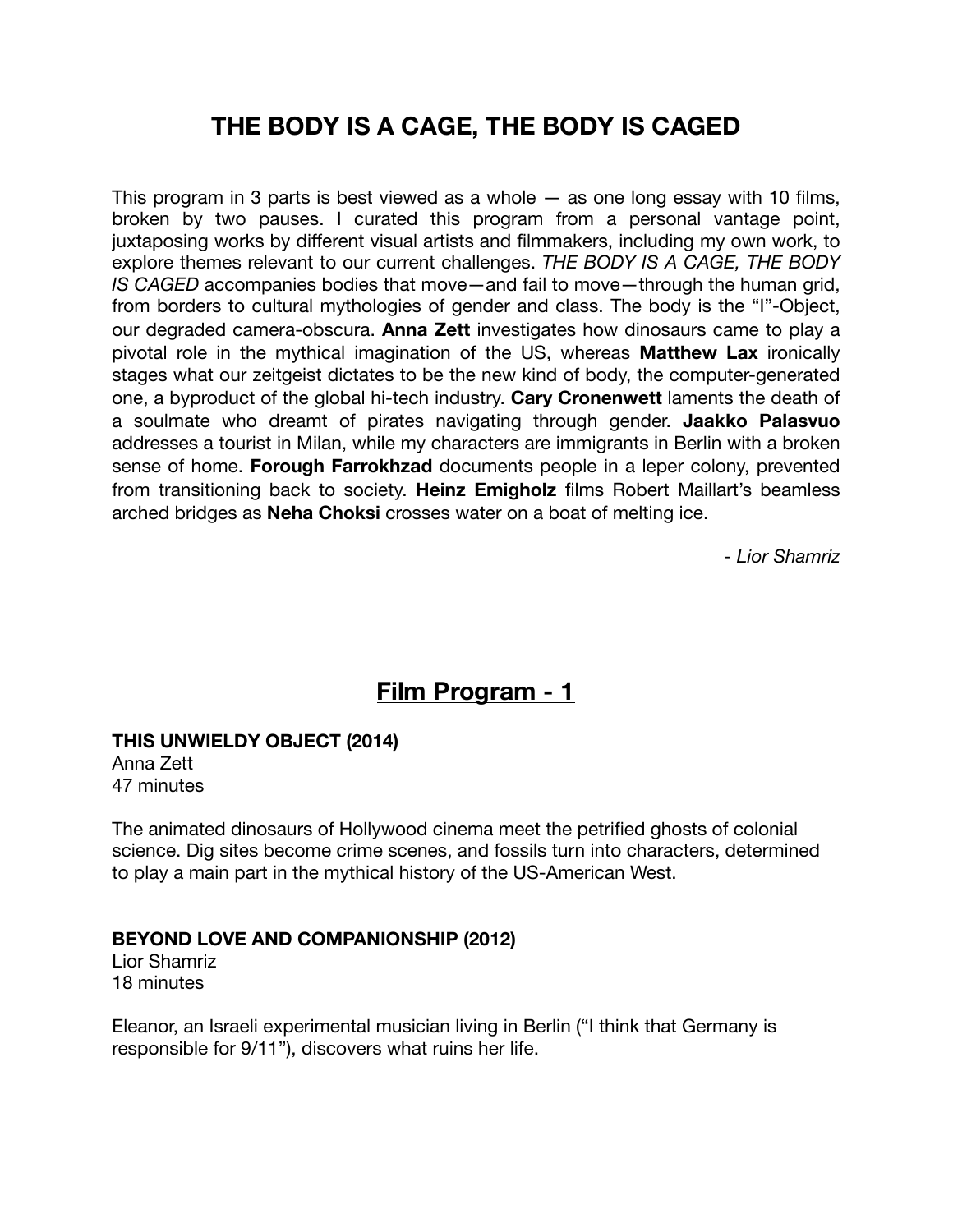## **Film Program - 2**

## **BRUNT DRAMA (2018) Matthew Lax**

7 minutes

Androgynous figures struggle to execute various labors within a bleak, vacuous monoculture. Addressing the inherent violence of the real and the simulated, as well as the dubious pleasure of witnessing, narratives of safety, risk and use-value are tested via 3D-rendered, plastic surrogates.

### **CIRCUIT TRAINING (2015) Anna Zett**

13 minutes

Circuit Training dedicates 12 minutes of screen time to a nameless deity of secular culture, alternating between states of rest and attention. In the boxing ring - a square in fact - monologue is promised to turn into dialogue, despite the vulnerable materiality of the human nervous system.

**BLADDER (2018) Jaakko Pallasvuo** 9 minutes An essay film exploring transitory embarrassment, travel and independence.

#### **FOR FLO (2013) Cary Cronenwett**  11 minutes

A requiem by transgender filmmaker Cary Cronenwett to his late friend and collaborator Flo who died at the Haiti earthquake of 2010.

**ICEBOAT (2013) Neha Choksi**  13 minutes

Iceboat is a video of a performance in February 2012. The artist dresses in white, as if a renunciate or a devotee, and sets herself to row a boat of ice until the boat melts and releases her into the waters.